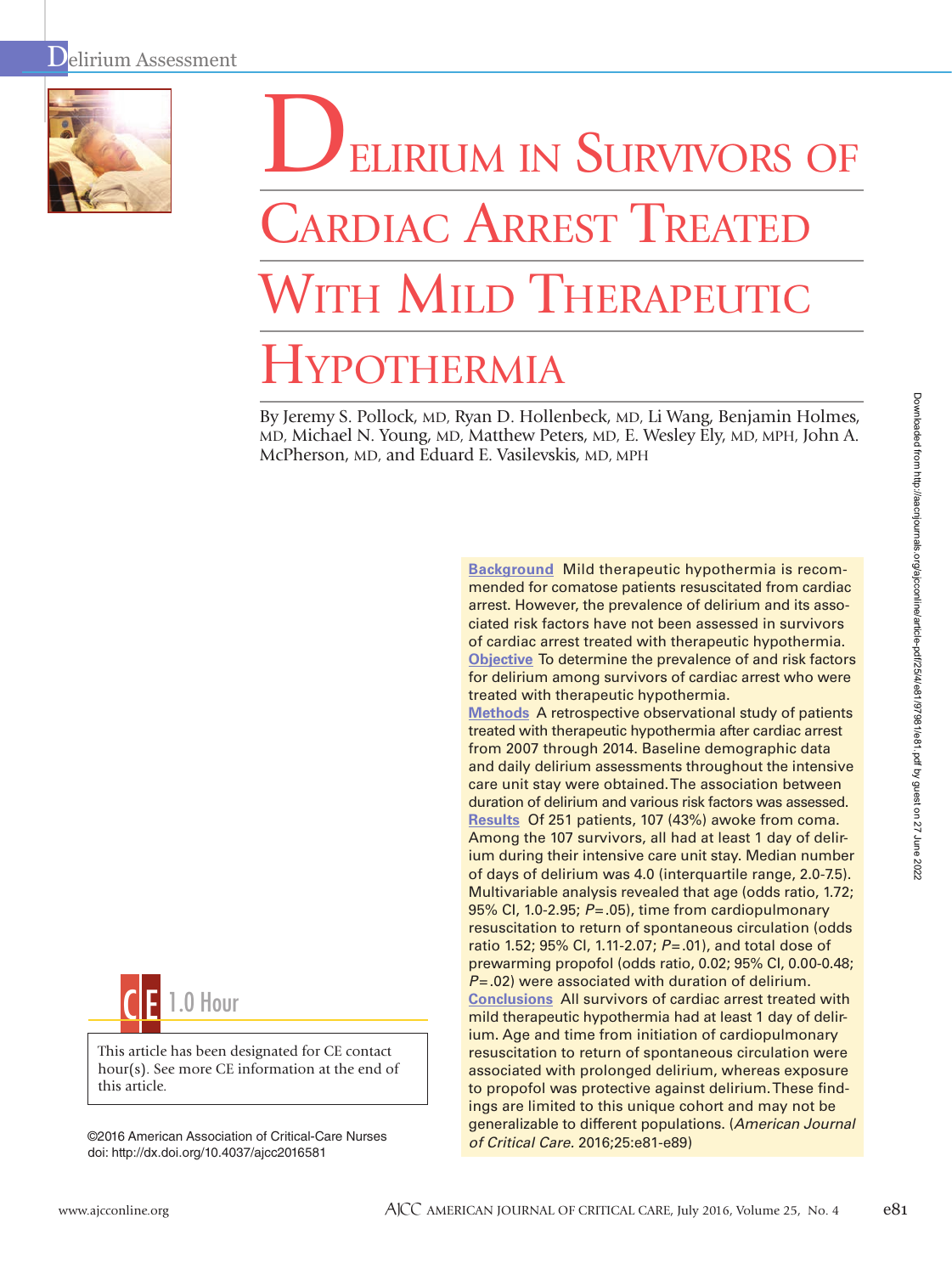urvival to discharge from the hospital after sudden cardiac arrest ranges from 5% t<br>40%, and mortality after resuscitation is determined by the extent of neurological<br>injury.<sup>1,2</sup> Although recent evidence indicates that mi urvival to discharge from the hospital after sudden cardiac arrest ranges from 5% to 40%, and mortality after resuscitation is determined by the extent of neurological injury.1,2 Although recent evidence indicates that mild therapeutic hypothermia (33°C) is not better than targeted-temperature management (36°C), mild therapeutic hypothermia remains the standard of care after cardiac arrest because it is associated tachycardic arrest.<sup>3-7</sup> However, outcomes remain poor, and identification of additional interventions and modifiable risk factors may lead to improvements in neurological outcomes.

Acute brain dysfunction (delirium) is the most common organ disorder in patients treated with mechanical ventilation in the intensive care unit (ICU).8,9 Delirium is an independent predictor of poor outcomes, including long-term cognitive impairment and mortality.10-14 Of note, a variety of ICU

# Delirium is an independent predictor of poor outcomes.

care processes influence delirium and have implications for patients after cardiac arrest. For example, use of benzodiazepines and physical restraints are common modifiable risk factors for delirium.15-17 Currently, most therapeutic hypo-

thermia protocols call for high doses of sedatives, usually midazolam, because of the use of paralytic agents to prevent shivering.<sup>18</sup>

Our primary aim was to determine the prevalence of delirium in survivors of cardiac arrest who had treatment with mild therapeutic hypothermia in the cardiovascular ICU. In addition, we sought to understand the relationship between potentially modifiable aspects of resuscitation and therapeutic

#### **About the Authors**

**Jeremy S. Pollock** and **Matthew Peters** are fellows, Division of Cardiovascular Medicine, University of Maryland Medical Center, Baltimore, Maryland. **Ryan D. Hollenbeck** is an interventionalist, Division of Cardiology, Mercy Medical Center, Cedar Rapids, Iowa. **Li Wang** is a statistician, Division of Biostatistics, **Benjamin Holmes** and **Michael N. Young** are fellows, Department of Cardiology, and **John A. McPherson** is a professor, Department of Internal Medicine, Vanderbilt University, Nashville, Tennessee. **Wesley Ely** is a professor, Division of Allergy, Pulmonary and Critical Care Medicine, Vanderbilt University Medical Center, and the Veterans Affairs Tennessee, and associate director of aging research, Veterans Affairs Tennessee Valley Geriatric Research Education and Clinical Center, Nashville, Tennessee. **Eduard E. Vasilevskis** is an assistant professor, Division of General Internal Medicine and Public Health, Section of Hospital Medicine, Vanderbilt University, and the Veterans Affairs Tennessee Valley Geriatric Research Education and Clinical Center.

**Corresponding author:** Jeremy S. Pollock, MD, University of Maryland Medical Center, Division of Cardiovascular Medicine, 22 S. Greene St, Baltimore, MD 21201 (e-mail: jpollock@medicine.umaryland.edu).

hypothermia and duration of delirium among patients treated with therapeutic hypothermia.

#### **Methods**

#### **Study Design and Sample**

We conducted a retrospective cohort study of patients admitted to the 27-bed cardiovascular ICU, a tertiary level critical care unit with an annual volume of 2800 patients, at Vanderbilt University Medical Center, Nashville, Tennessee. The study period began May 15, 2007, and ended January 1, 2014. Eligible patients included all patients admitted after cardiac arrest. We included the names of all patients treated with therapeutic hypothermia in a prospective registry (International Cardiac Arrest Registry). We then collected data retrospectively and input the information into a REDCap database (REDCap Consortium). We excluded patients if they were persistently comatose or died before awakening from coma.

Treating physicians determined the suitability of therapeutic hypothermia. Patients were considered for inclusion in the study if they had experienced a cardiac arrest with a primary cardiac etiology; therapeutic hypothermia could be started within 12 hours of return of spontaneous circulation (ROSC); and the patients were 18 years or older, remained unresponsive after experiencing ROSC, and had a time to ROSC less than 60 minutes.<sup>19</sup> Physicians cooled patients eligible for therapeutic hypothermia by using an active surface cooling device to maintain a core body temperature of 32°C to 34°C for a total of 24 hours after ROSC and then rewarmed the patients at a rate of 0.25°C/h. Physicians also administered a neuromuscular blocker to all patients; cisatracurium and a sedative (midazolam or propofol) were used during active cooling. The appropriate institutional review board reviewed and approved the study.

#### **Covariates and Processes of Care After Cardiac Arrest**

In addition to nonmodifiable baseline patient characteristics, we investigated potentially modifiable factors that we a priori hypothesized would have the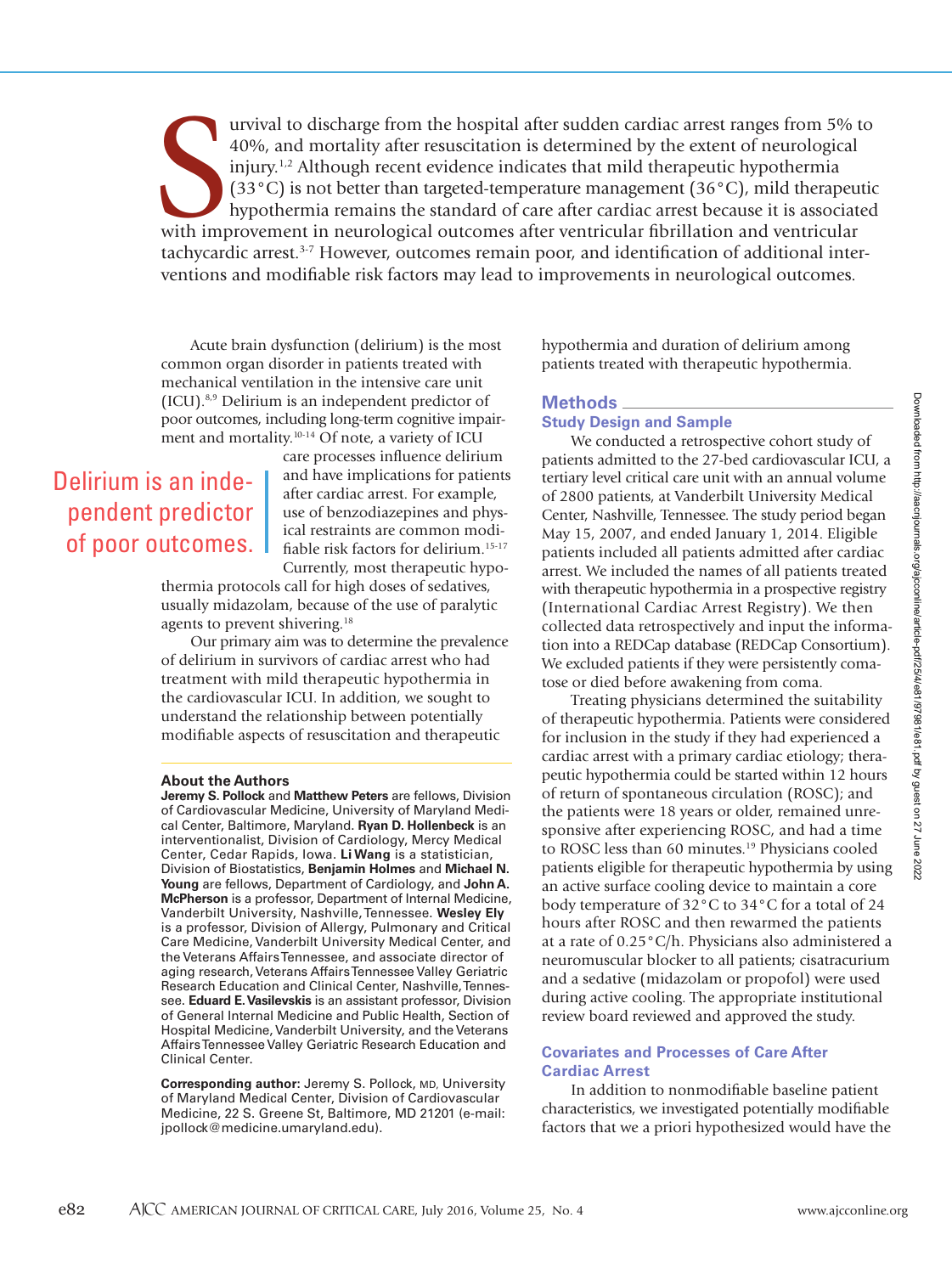potential to affect the prevalence and duration of delirium in patients after cardiac arrest. We included factors related to severity of illness, initial resuscitation, and medication dose before a patient reached a temperature of 36°C. Patients' characteristics included age and comorbid illnesses. We obtained all baseline characteristics via retrospective chart review. We characterized severity of illness using the Acute Physiology and Chronic Health Evaluation II.20 Initial resuscitation factors included occurrence of bystander cardiopulmonary resuscitation (CPR), initial rhythm (ventricular fibrillation or tachycardia, pulseless electrical activity or asystole), time in minutes from arrest to CPR by medical personnel, and time in minutes from CPR by medical personnel to ROSC (determined by review of emergency medical service records). Doses of medication during the therapeutic hypothermia from ICU admission to patient's arousal (score on the Richmond Agitation-Sedation Scale [RASS]>-4) included total micrograms of fentanyl, milligrams of midazolam, milligrams of propofol, and micrograms of cisatracurium.

#### **Outcomes**

We defined duration of delirium as the total number of days of delirium after initial arousal from coma. We assessed delirium status for each 24-hour interval, from the time the patient first reached an internal core temperature of 36°C until discharge from the ICU or death.

We assessed for coma and delirium daily by using the RASS and the Confusion Assessment Method for the ICU (CAM-ICU), respectively.<sup>9,21-23</sup> RASS and CAM-ICU are both previously validated tools with excellent interrater reliability and are suitable for determining the presence and type of delirium in broad populations of ICU patients.<sup>9</sup> Bedside nurses obtained RASS and CAM-ICU scores a minimum of twice daily for more than 90% of patient days. For the 52 of 772 days (6.7%) for which we had no usable assessments, we used the patient's status on the day before and the day after the missing day to compute the status for the missing day. Bedside nurses can reliably use the RASS and the CAM-ICU to detect delirious patients, and the RASS and CAM-ICU have been previously validated in the ICUs at Vanderbilt University Medical Center, including the cardiovascular ICU.24

Our team considered patients with RASS scores of -5 (unresponsive to physical and verbal stimulus) or -4 (responsive only to physical stimulus) for each 24 hours as comatose and therefore not eligible for evaluation of delirium. Each such day was classified as coma. During a 24-hour period, if a patient's RASS score reached or exceeded -3, we classified that day

as delirious (CAM-ICU score positive at any time during a 24-hour period) or normal (CAM-ICU score negative during all assessments during a 24-hour period). We further categorized delirium, as assessed by the CAM-ICU, into hyperactive (RASS score  $+1$  to  $+4$ ) or hypoactive (RASS score 0 to  $-3$ ). We classified a day as hypoactive if all CAM-ICU scores were positive during a 24-hour period with RASS scores from 0 to -3. We classified a day as hyperactive if all CAM-ICU scores were positive during a 24-hour period and the RASS scores were +1 to +4. We classified any day with all CAM-ICU scores positive during the 24-hour period with both hyperactive and hypoactive RASS scores as mixed.

#### **Statistical Analysis**

We used means and standard deviations and medians and interquartile ranges (IQRs) as appropriate to describe the patient characteristics of the overall population. The primary objective was to characterize the prevalence of delirium among cardiac arrest patients who were treated with therapeutic hypothermia and successfully warmed and aroused from coma. We report the proportion of patients with at least 1 day with positive CAM-ICU for the total included cohort.

The second aim of our study was to evaluate the potentially modifiable risk factors for delirium associated with resuscitation or therapeutic hypothermia protocols. For this step, we constructed a proportional odds logistic regression model to assess baseline risk factors for duration of delirium. Because

of the highly skewed distribution, we used a proportional logistic model to analyze duration. The measure of association between predictors and outcomes in this model type is an odds ratio (OR). Because of the

Bedside nurses obtained RASS and CAM-ICU scores a minimum of twice daily.

sample size, we could not include all factors collected; doing so would yield model overfitting. In addition to nonmodifiable baseline patient characteristics, we decided a priori to investigate potentially modifiable factors that we hypothesized could affect the prevalence and duration of delirium in patients after cardiac arrest. We included factors related to severity of illness, initial resuscitation, and medication dose before a patient reached a temperature of 36°C. Specific model variables included age, severity of illness, ventricular fibrillation or tachycardia vs pulseless electrical activity or asystole, time to CPR, time from CPR to ROSC, and total doses of fentanyl, midazolam, and propofol during therapeutic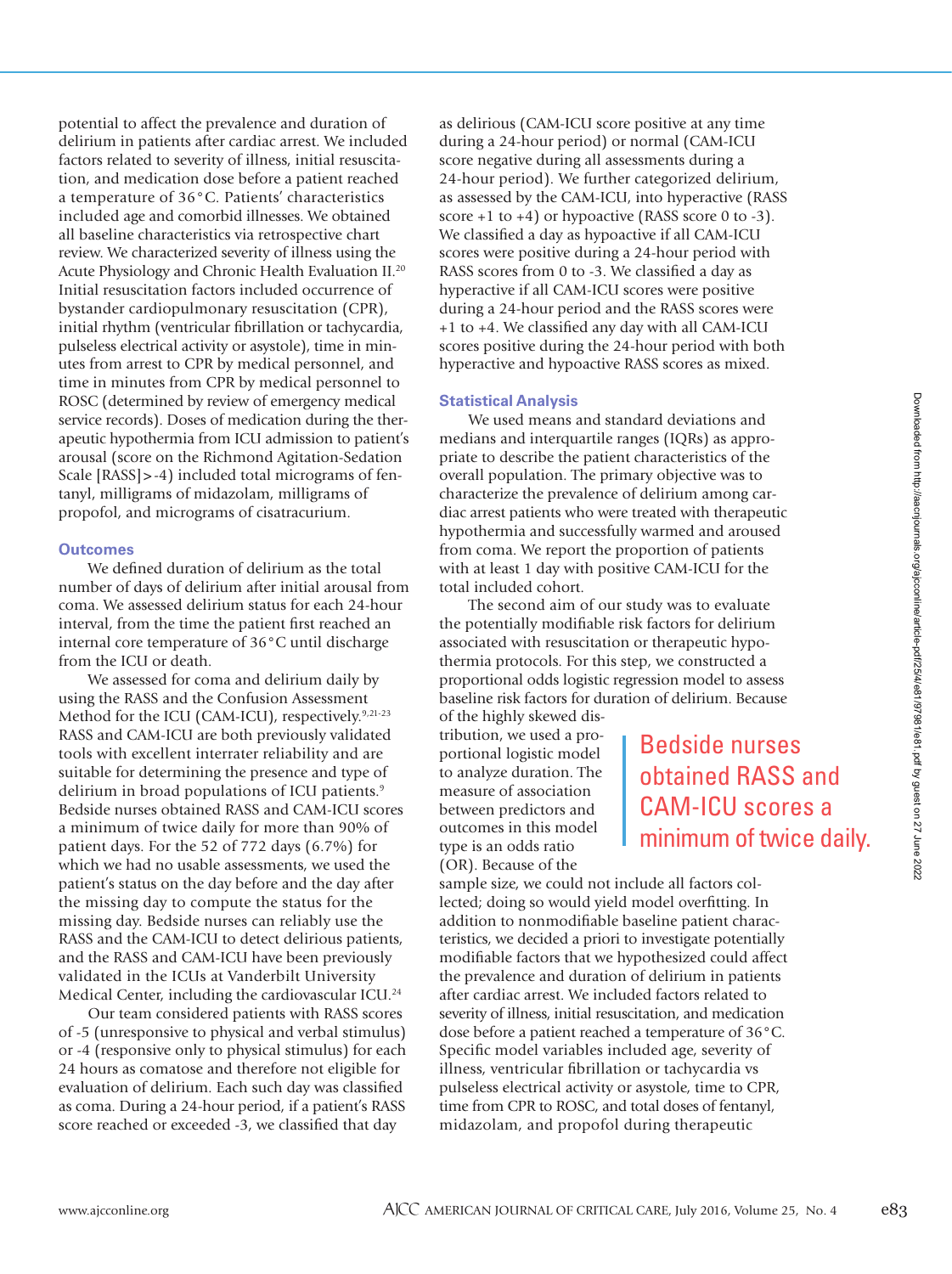

Abbreviations: ICU, intensive care unit; RASS, Richmond Agitation-Sedation Scale; ROSC, return of spontaneous circulation.

**Table**

**Baseline characteristics of 107 survivors of cardiac arrest who were successfully warmed and wakened from coma**

| <b>Characteristic</b>                                                                | Value <sup>a</sup> |
|--------------------------------------------------------------------------------------|--------------------|
| Age, median (IQR), y                                                                 | 57 (47-64)         |
| Male sex                                                                             | 72 (67)            |
| <b>APACHE II score, median (IQR)</b>                                                 | 21 (18-24)         |
| CPC score before cardiac arrest<br>$\overline{2}$                                    | 101 (95)<br>6(5)   |
| Cardiac arrest site<br>Out of hospital                                               | 82 (77)            |
| Witnessed cardiac arrest                                                             | 92 (86)            |
| <b>Bystander cardiopulmonary resuscitation</b>                                       | 73 (68)            |
| Initial rhythm<br>Ventricular tachycardia or fibrillation                            | 85 (79)            |
| <b>STEMI</b>                                                                         | 32(30)             |
| Intra-aortic balloon pump                                                            | 17(16)             |
| Shock                                                                                | 46 (43)            |
| Coronary angiography performed                                                       | 83 (78)            |
| Percutaneous coronary intervention                                                   | 38 (36)            |
| Temporary pacemaker                                                                  | 5(5)               |
| Fentanyl, total dose during ICU stay, median (IQR),<br>mg (n=90) <sup>b</sup>        | 2700 (1569-4444)   |
| Midazolam, total dose during ICU stay, median (IQR),<br>mg (n=72) <sup>b</sup>       | 64 (40-108)        |
| Propofol, total dose during ICU stay, median (IQR),<br>$\mu$ g (n = 26) <sup>b</sup> | 1198 (295-1663)    |

Abbreviations: APACHE, Acute Physiology and Chronic Health Evaluation; CPC, Cerebral Performance Categories Scale; ICU, intensive care unit; IQR, interquartile

range; STEMI, ST-segment elevation myocardial infarction.<br><sup>a</sup> Values are number (percentage) unless otherwise indicated in first column.

Because of rounding, not all percentages total 100.<br> $^{\text{b}}$  Median for drug doses is only for those patients who received actual drug.

hypothermia. We used R statistical software (R Foundation for Statistical Computing) for all statistical analyses.

#### **Sensitivity Analysis**

To address whether or not delirium after warming was due to sedation alone, we divided the population across days between patients who received sedation (propofol, midazolam, or fentanyl) and those who did not. In addition, we analyzed patients given or not given a sedative, excluding fentanyl. Finally, we assessed for the prevalence of and subtypes for each of these subgroups.

#### **Results**

A total of 251 consecutive patients were treated with therapeutic hypothermia after cardiac arrest. The analysis includes 107 patients (43%) from the cohort who survived and awoke from coma and excludes the other 144 patients who died before ICU discharge or never had a RASS score greater than -3 that allowed assessment of delirium (Figure 1). Table 1 displays the demographic and baseline characteristics of the study cohort. The median age of survivors to first awakening was 57 (IQR, 47-64) years. The median score on the Acute Physiology and Chronic Health Evaluation II was 21.0 (IQR, 18.0-23.5), reflecting a high severity of illness. The majority of arrests had shockable rhythms (79%) and occurred out of the hospital (77%). Most patients received fentanyl for pain during therapeutic hypothermia (67%, n=72) and midazolam for sedation (84%, n=90).

Delirium occurred in 100% of survivors from the start of rewarming until the end of the ICU stay, for a median number of 4.0 days of delirium (IQR, 2.0-7.5). Figure 2 shows the distribution of cognitive status of patients each day after warming (coma, hypoactive delirium, mixed delirium, hyperactive delirium, and normal). Because the number of patients decreases over time, the relative percentage of patients is given for each patient day. Most of the episodes of delirium were hypoactive: 90% of patients had at least 1 hypoactive delirium day, 21% had at least 1 or more hyperactive delirium days, and 64% had at least 1 mixed delirium day. Normal mental status and coma were less common. In sensitivity analyses, the presence of sedation after warming did not affect the prevalence of delirium (Figure 3).

Figure 4 shows the effects of modifiable risk factors for duration of delirium associated with resuscitation or therapeutic hypothermia protocols. In evaluation of baseline risk factors and number of delirium days, multivariable analysis indicated that age (OR, 1.72; 95% CI, 1.01-2.95; P=.05), and time from initiation of CPR to ROSC (OR, 1.52;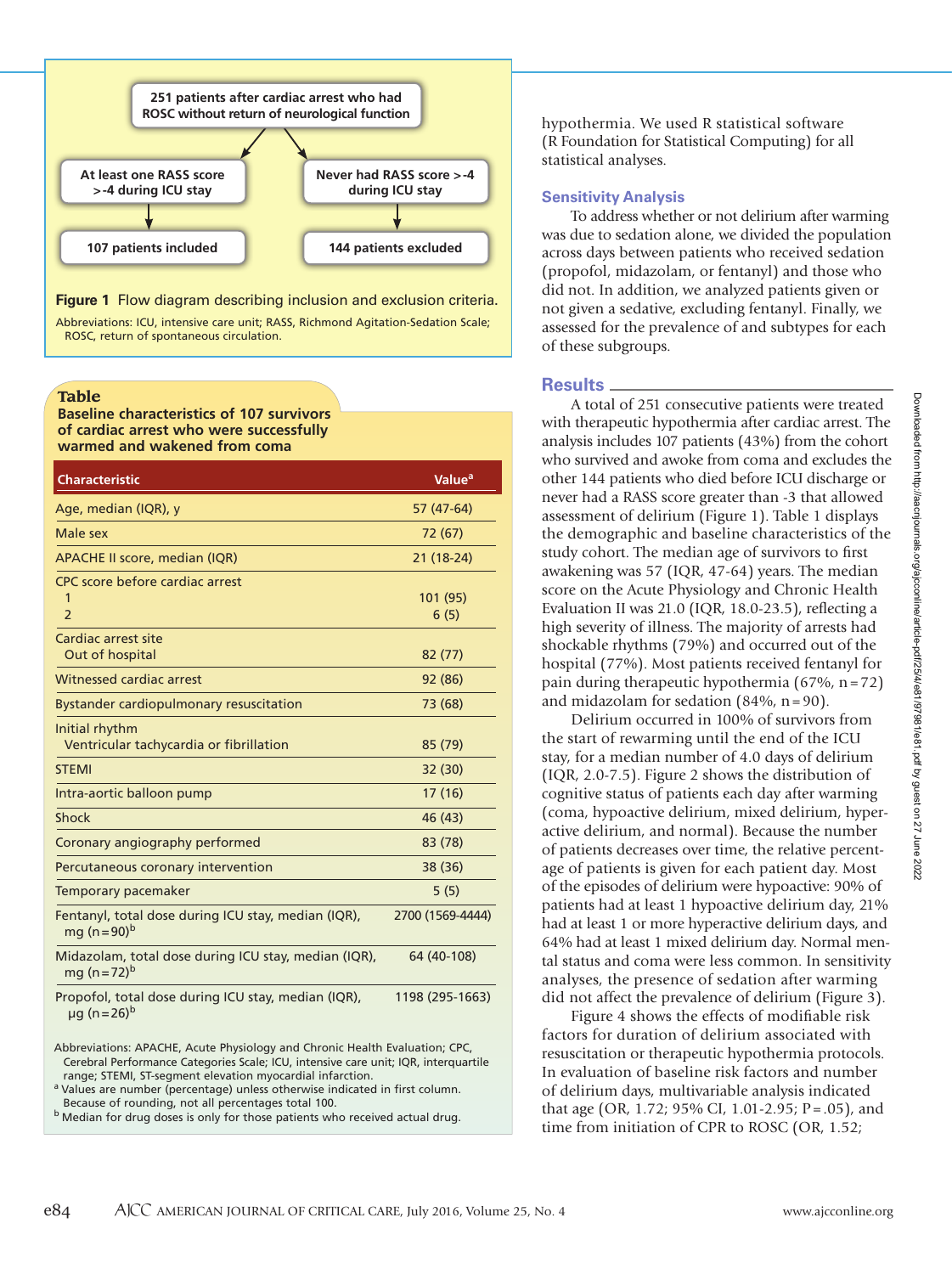95% CI, 1.11-2.07; *P*=.01) correlated with more days of delirium. In contrast, use of propofol (OR, 0.02; 95% CI, 0.00-0.48; *P*=.02) correlated with shorter duration of delirium.

#### **Discussion**

Our results primarily indicate that all survivors of cardiac arrest treated with therapeutic hypothermia who awoke from coma experienced at least 1 day of delirium between rewarming and subsequent discharge from the ICU. Although the high prevalence of delirium may seem surprising, our cohort differs from typical ICU patients. The degree of injury that cardiac arrest induced, the tremendous swings in metabolism from therapeutic hypothermia, and the large doses of psychoactive medications all most likely contributed to the higher prevalence. Independent risk factors for longer duration of delirium included increased age and longer times from CPR to ROSC. Total propofol dose during therapeutic hypothermia and before warming correlated with fewer days of delirium, whereas total doses of fentanyl and midazolam did not correlate with the duration of delirium. The high prevalence of delirium in this population calls for a need to understand the relationship between delirium and long-term outcomes in these patients and then, if warranted, interventions that will decrease the prevalence of delirium in the time after resuscitation.

Delirium in ICUs varies depending on the specific population of patients. Reported prevalences vary from 25% in our mixed-population cardiovascular ICU<sup>25</sup> to 80% in medical ICUs.<sup>9</sup> Previous reports<sup>26</sup> have indicated that survivors of cardiac arrest who experienced a myocardial infarction have a higher prevalence of delirium than do ICU patients who did not experience a cardiac arrest. Compared with other ICU patients, survivors of cardiac arrest treated with therapeutic hypothermia have unique characteristics: they are older, have multiple comorbid conditions, have a high prevalence of coronary artery disease,<sup>27</sup> and experience an acute anoxic injury that typically results in multiorgan failure and a high in-hospital mortality. Although the percentage of subtypes of delirium in our cohort of patients was similar to that reported in previous studies,8,9,13,21,25 the overall prevalence of delirium of 100% in our cohort (higher than that reported in other specific ICU populations) may reflect the unique nature of our population. Consistent with the findings of previous studies<sup>25</sup> in a general cardiovascular ICU population, the majority of our patients experienced hypoactive delirium. Physicians who care for patients after resuscitation from cardiac arrest should keep these data in mind, because the awareness may help focus care on



**Figure 2** Percentage of delirium subtypes each day after rewarming.

decreasing the duration of delirium by developing and implementing evidence-based interventions.<sup>28</sup>

We examined risk factors both before and after resuscitation that we hypothesized could influence the duration of delirium. Among prehospital risk

factors, age and longer times from initiation of CPR to ROSC correlated with increased duration of delirium. Age has previously been included as a known risk factor for delirium.16 Longer times from initiation of CPR to ROSC might reflect the detrimental effect that hypoxia has on brain function after therapeutic hypothermia. This finding supports

Delirium occurred in 100% of cardiac arrest survivors treated with mild hypothermia.

the need for continued training of medical personnel in high-quality CPR that includes timely direct cardioversion to reestablish a perfusing rhythm.

Our protocol for therapeutic hypothermia, similar to the protocol of many other institutions, calls for high doses of sedatives before warming because of the need for paralytics to prevent shivering. We hypothesized that the use of sedation after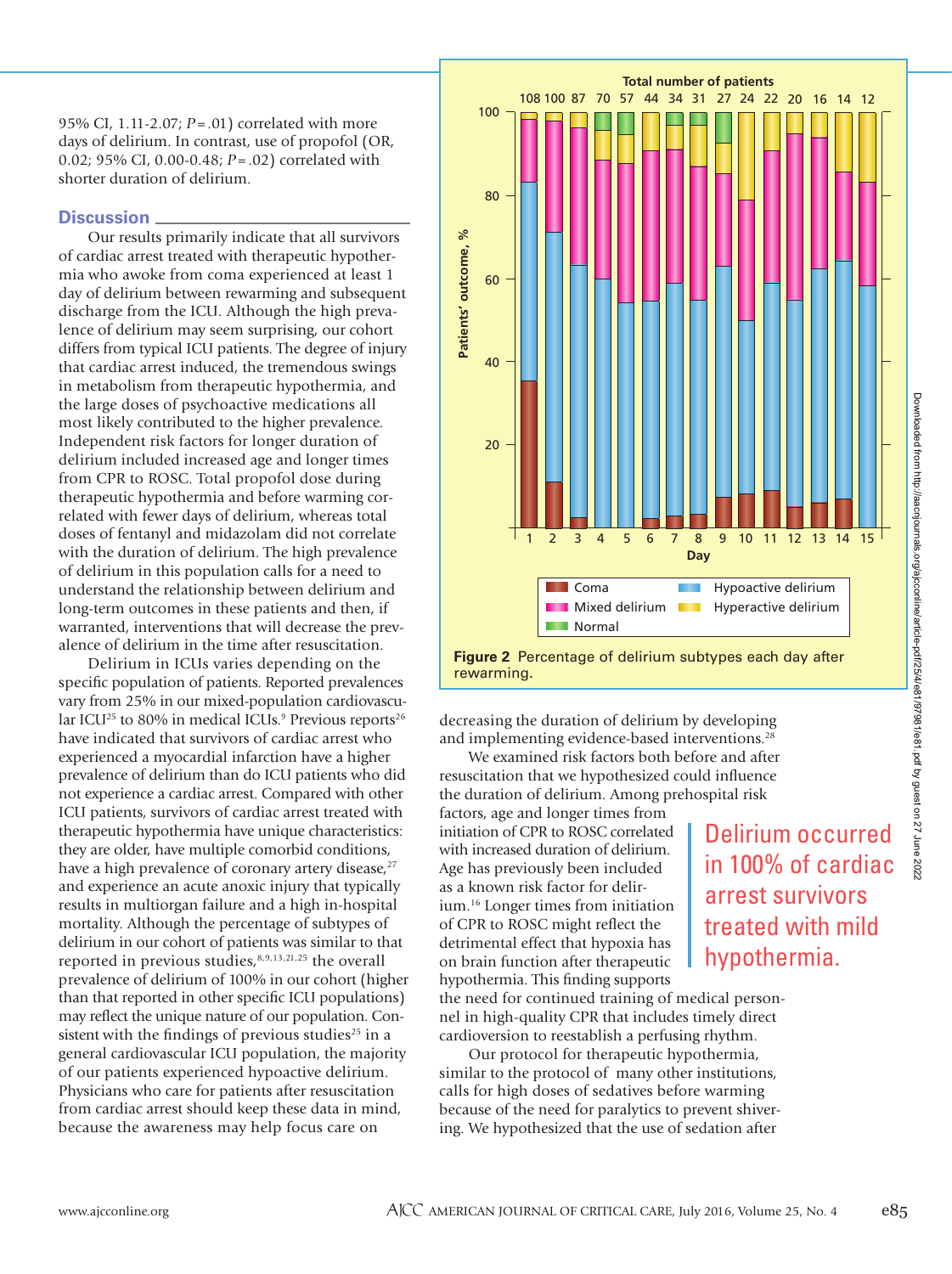

**Figure 3** Comparison of prevalence of delirium between patients receiving and patients not receiving sedatives.

resuscitation but before rewarming (ie, sedation used during therapeutic hypothermia and before rewarming) could represent a modifiable risk factor that might increase the prevalence of delirium in our patients. Surprisingly, in our investigation of modifiable risk factors after resuscitation, higher doses of propofol during therapeutic hypothermia protected patients and correlated with decreases in the duration of delirium, and total doses of

midazolam during therapeutic hypothermia did not correlate with increases in the duration of delirium. To our knowledge, no previous study has indicated an association between total propofol dose and a reduced number of days of delirium. Although previous reports<sup>8,16</sup> indicated an association between benzodiazepines and delirium in several different populations of ICU patients, the patients in our study clearly are a unique group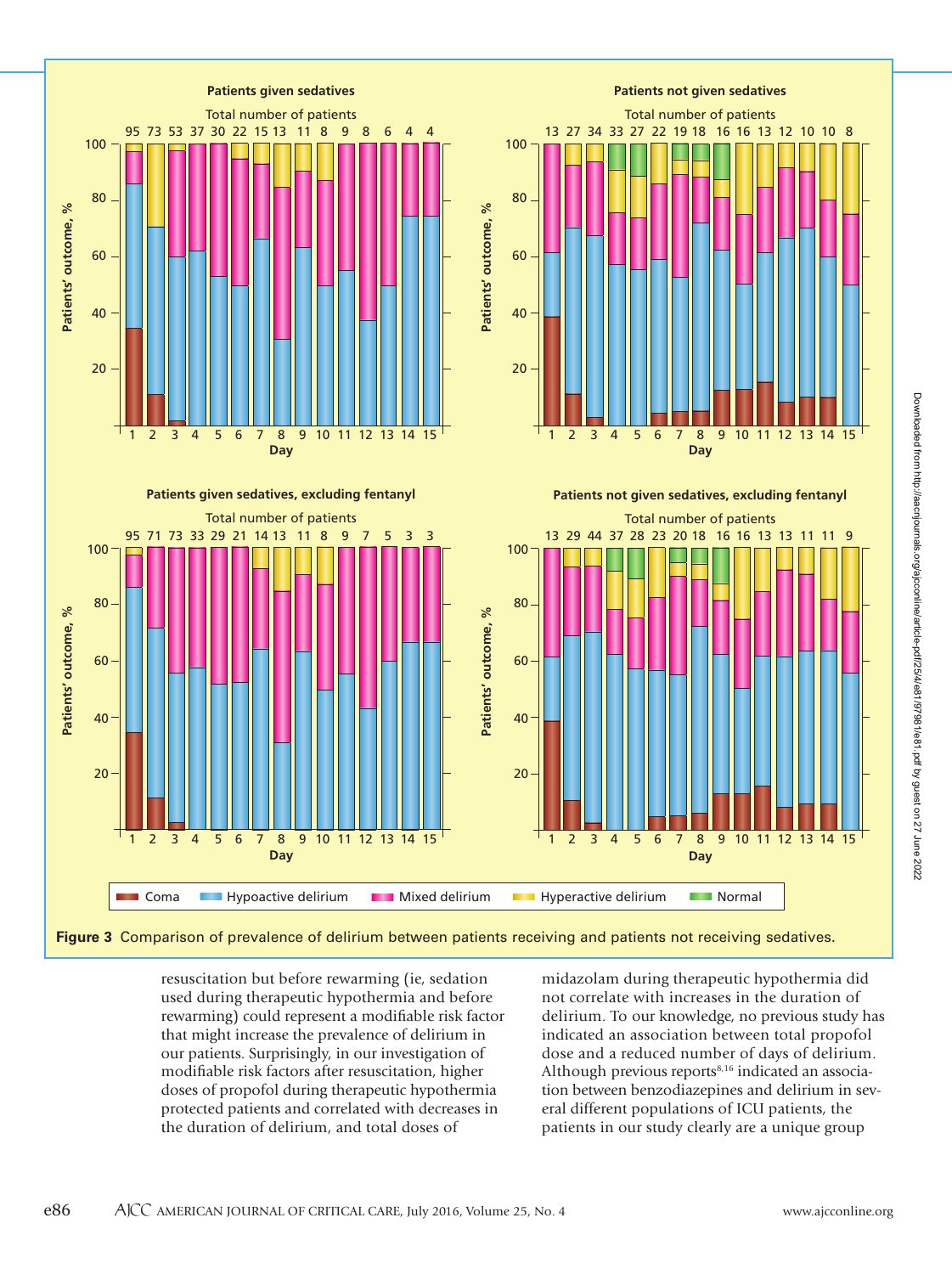who responded differently to sedatives than did other critically ill patients in previous reports. Type I error may explain these findings related to propofol. Alternatively, our data on benzodiazepines may be underpowered for determining truth.

A consideration of some additional hypotheses of why total propofol dose before warming and not midazolam correlated with duration of delirium is worthwhile. First, we evaluated the total dose of sedatives used during therapeutic hypothermia and did not analyze the effect of sedative use after rewarming. Therefore, we limited our ability to assess the effect of sedatives after warming. Second, we provided propofol more frequently to patients closer to the end of the study period, and therefore the results may reflect changes in practice that may have occurred in later years. Alternatively, the use of propofol may represent confounding by indication, because we preferentially provided propofol during therapeutic hypothermia to patients who were at lower risk of delirium.

To determine whether or not sedation after warming was the cause of the high prevalence of delirium in the study, we split the sample population into patients who were or were not given sedatives. Figure 3 shows that by day 4, the prevalence of delirium in the patients receiving sedatives was approximately equivalent to the prevalence in the patients not receiving sedatives. In addition, in the smaller group who received no sedatives in the first few days after warming, the prevalence of delirium remained high. This finding indicates that the high prevalence of delirium, especially at later time points, is not all due to sedation. Of note, to our knowledge, no data exist to suggest differences between "sedative delirium" and "nonsedative delirium" in patients treated with mild therapeutic hypothermia after cardiac arrest. Further study is needed to understand whether or not outcomes differ if delirium occurs with or without sedation.

Our study has several limitations. First, in 2013, Nielsen et al<sup>7</sup> published results indicating that mild therapeutic hypothermia is not superior to targeted temperature management for care after resuscitation from cardiac arrest. The design used in that study differed from our study design, and therefore we cannot directly compare the findings of Nielsen et al with the findings of the landmark trials<sup>3,4</sup> from 2002 that established mild therapeutic hypothermia as the standard of care. Ongoing trials of the effect of different doses of therapeutic hypothermia may yield better guidelines in the future. Despite the results from the targeted temperature management trial,7 the results of our study still apply to current practice, because mild therapeutic hypothermia



**Figure 4** Effect of modifiable risk factors on duration of delirium associated with resuscitation or therapeutic hypothermia protocols.

Abbreviations: CPR, cardiopulmonary resuscitation; PEA, pulseless electrical activity; ROSC, return of spontaneous circulation; VF, ventricular fibrillation; VT, ventricular tachycardia.

remains guideline-based therapy for care after resuscitation from cardiac arrest.

Second, we wished to examine factors exclusive to patients treated with therapeutic hypothermia, and we have no data on

patients not treated with therapeutic hypothermia. Third, our institution limits us to a specific protocol for therapeutic hypothermia, which may limit the generalizability of our data. Fourth, our model included variables that were determined a pri-

Older age and longer times from initiation of CPR to ROSC correlated with increased duration of delirium.

ori. In order to prevent overfitting of our models, the list of confounders did not include all options, and unmeasured variables may exist that could alter our results.

Fifth, the prevalence and duration of delirium in our results may exceed those in previous reports because we do not have differential measurements of CAM-ICU scores before and after a spontaneous awakening trial, and our results may include patients with rapidly reversible delirium due to sedation.<sup>29</sup> This effect most likely is small because of the high prevalence of delirium among patients without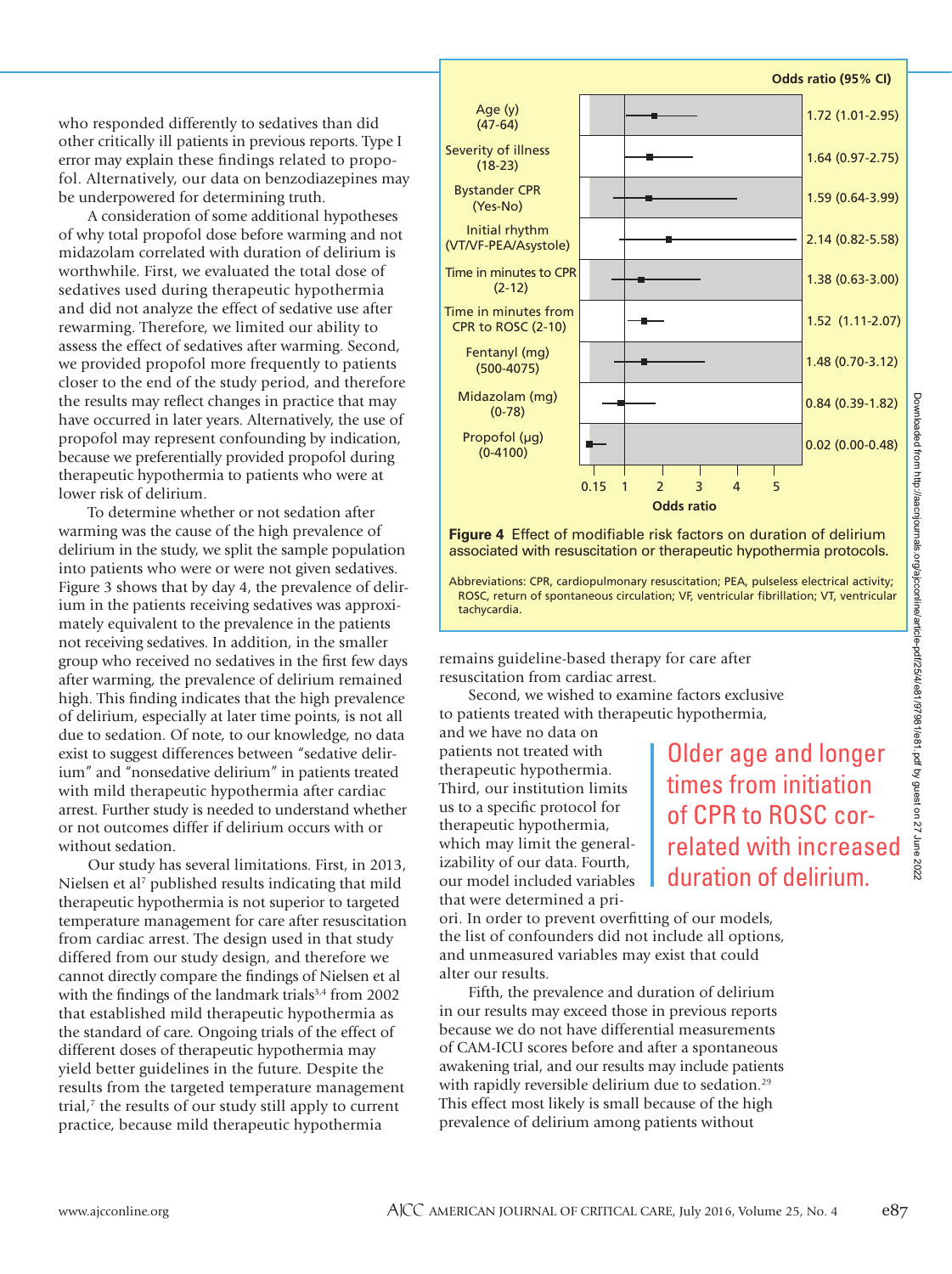exposure to sedatives in sensitivity analyses. Finally, we did not structure this study to assess the role of delirium in adverse outcomes, such as mortality or long-term cognitive impairment; this role remains unknown in patients treated with mild hypothermia after resuscitation from cardiac arrest.

# **Conclusion**

The results of this retrospective observational study indicate a remarkably high prevalence of delirium during the ICU stay in patients treated with therapeutic hypothermia after cardiac arrest. Older ages and longer times from initiation of CPR to ROSC were associated with increased duration of delirium, and higher total propofol dose used during therapeutic hypothermia. Because of the marked effect of delirium on outcomes indicated in numerous other investigations, further prospective research is needed to understand the relationship between sedative and paralytic choice during therapeutic hypothermia and prevalence and duration of delirium, as well as the relationship between delirium and long-term outcomes in patients treated with therapeutic hypothermia after cardiac arrest.

#### ACKNOWLEDGMENTS

This research was performed at Vanderbilt University Medical Center. The content is solely the responsibility of the authors and does not necessarily represent the official views of the National Institutes of Health or the Department of Veterans Affairs.

#### FINANCIAL DISCLOSURES

Dr Vasilevskis was supported by the National Institute on Aging award K23AG040157, the Veterans Affairs Clinical Research Center of Excellence, and the Geriatric Research, Education and Clinical Center.

#### **eLetters**

Now that you've read the article, create or contribute to an online discussion on this topic. Visit **www.ajcconline.org** and click "Submit a response" in either the full-text or PDF view of the article.

## **SEE ALSO**

For more about delirium visit the *Critical Care Nurse* website, **www.ccnnonline.org**, and read the article by Rivosecchi, et al, "Nonpharmacological Interventions to Prevent Delirium: An Evidence-Based Systematic Review" (February 2015).

REFERENCES

- 1. Peberdy MA, Kaye W, Ornato JP, et al. Cardiopulmonary resuscitation of adults in the hospital: a report of 14720 cardiac arrests from the National Registry of Cardiopulmonary Resuscitation. *Resuscitation.* 2003;58(3):297-308.
- 2. Stiell IG, Wells GA, Field B, et al; Ontario Prehospital Advanced Life Support Study Group. Advanced cardiac life support in out-of-hospital cardiac arrest. *N Engl J Med.* 2004;351(7):647-656.
- 3. Hypothermia After Cardiac Arrest Study Group. Mild therapeutic hypothermia to improve the neurologic outcome after cardiac arrest [published correction appears in *N Engl J Med.* 2002;346(22):1756]. *N Engl J Med.* 2002;346(8):549-556.
- 4. Bernard SA, Gray TW, Buist MD, et al. Treatment of comatose survivors of out-of-hospital cardiac arrest with induced hypothermia. *N Engl J Med.* 2002;346(8):557-563.
- 5. Hazinski MF, Nolan JP, Billi JE, et al. Part 1: executive summary: 2010 International Consensus on Cardiopulmonary Resuscitation and Emergency Cardiovascular Care Science with treatment recommendations. *Circulation.* 2010;122(16)(suppl 2):S250-S275.
- 6. Nolan JP, Morley PT, Vanden Hoek TL, et al; International Liaison Committee on Resuscitation. Therapeutic hypothermia after cardiac arrest: an advisory statement by the advanced life support task force of the International Liaison Committee on Resuscitation. *Circulation.* 2003;108(1):118-121.
- 7. Nielsen N, Wetterslev J, Cronberg T, et al; TTM Trial Investigators. Targeted temperature management at 33°C versus 36°C after cardiac arrest. *N Engl J Med.* 2013;369(23):2197-2206.
- 8. Pandharipande P, Cotton BA, Shintani A, et al. Prevalence and risk factors for development of delirium in surgical and trauma intensive care unit patients. *J Trauma.* 2008;65(1):34-41.
- 9. Ely EW, Inouye SK, Bernard GR, et al. Delirium in mechanically ventilated patients: validity and reliability of the Confusion Assessment Method for the Intensive Care Unit (CAM-ICU). *JAMA.* 2001;286(21):2703-2710.
- 10. Milbrandt EB, Deppen S, Harrison PL, et al. Costs associated with delirium in mechanically ventilated patients. *Crit Care Med.* 2004;32(4):955-962.
- 11. Girard TD, Jackson JC, Pandharipande PP, et al. Delirium as a predictor of long-term cognitive impairment in survivors of critical illness. *Crit Care Med.* 2010;38(7):1513-1520.
- 12. Pisani MA, Kong SY, Kasl SV, Murphy TE, Araujo KL, Van Ness PH. Days of delirium are associated with 1-year mortality in an older intensive care unit population. *Am J Respir Crit Care Med.* 2009;180(11):1092-1097.
- 13. Ely EW, Shintani A, Truman B, et al. Delirium as a predictor of mortality in mechanically ventilated patients in the intensive care unit. JAMA. 2004;91(14):1753-1762.
- 14. Ely EW, Gautam S, Margolin R, et al. The impact of delirium in the intensive care unit on hospital length of stay. *Intensive Care Med.* 2001;27(12):1892-1900.
- 15. Pisani MA, Murphy TE, Araujo KL, Van Ness PH. Factors associated with persistent delirium after intensive care unit admission in an older medical patient population. *J Crit Care.* 2010;25(3):540 e1-540.e7.
- 16. Pandharipande P, Shintani A, Peterson J, et al. Lorazepam is an independent risk factor for transitioning to delirium in intensive care unit patients. *Anesthesiology.* 2006;104(1):21-26.
- 17. Lat I, McMillian W, Taylor S, et al. The impact of delirium on clinical outcomes in mechanically ventilated surgical and trauma patients. *Crit Care Med.* 2009;37(6):1898-1905.
- 18. Chamorro C, Borrallo JM, Romera MA, Silva JA, Balandin B. Anesthesia and analgesia protocol during therapeutic hypothermia after cardiac arrest: a systematic review. *Anesth Analg.* 2010;110(5):1328-1335.
- 19. Hollenbeck RD, Wells Q, Pollock J, et al. Implementation of a standardized pathway for the treatment of cardiac arrest patients using therapeutic hypothermia: "CODE ICE." *Crit Pathw Cardiol.* 2012;11(3):91-98.
- 20. Knaus WA, Draper EA, Wagner DP, Zimmerman JE. APACHE II: a severity of disease classification system. *Crit Care Med.*  1985;13(10):818-829.
- 21. Ely EW, Margolin R, Francis J, et al. Evaluation of delirium in critically ill patients: validation of the Confusion Assessment Method for the Intensive Care Unit (CAM-ICU). *Crit Care Med.* 2001;29(7):1370-1379.
- 22. Sessler CN, Gosnell MS, Grap MJ, et al. The Richmond Agitation-Sedation Scale: validity and reliability in adult intensive care unit patients. *Am J Respir Crit Care Med.* 2002;166(10):1338-1344.
- 23. Ely EW, Truman B, Shintani A, et al. Monitoring sedation status over time in ICU patients: reliability and validity of the Richmond Agitation-Sedation Scale (RASS). *JAMA.* 2003;289(22):2983-2991.
- 24. Vasilevskis EE, Morandi A, Boehm L, et al. Delirium and sedation recognition using validated instruments: reliability of bedside intensive care unit nursing assessments from 2007 to 2010. *J Am Geriatr Soc.* 2011;59(suppl 2):S249-S255.
- 25. McPherson JA, Wagner CE, Boehm LM, et al. Delirium in the cardiovascular ICU: exploring modifiable risk factors. *Crit Care Med.* 2013;41(2):405-413.
- 26. Uguz F, Kayrak M, Cíçek E, Kayhan F, Ari H, Altunbas G. Delirium following acute myocardial infarction: incidence,